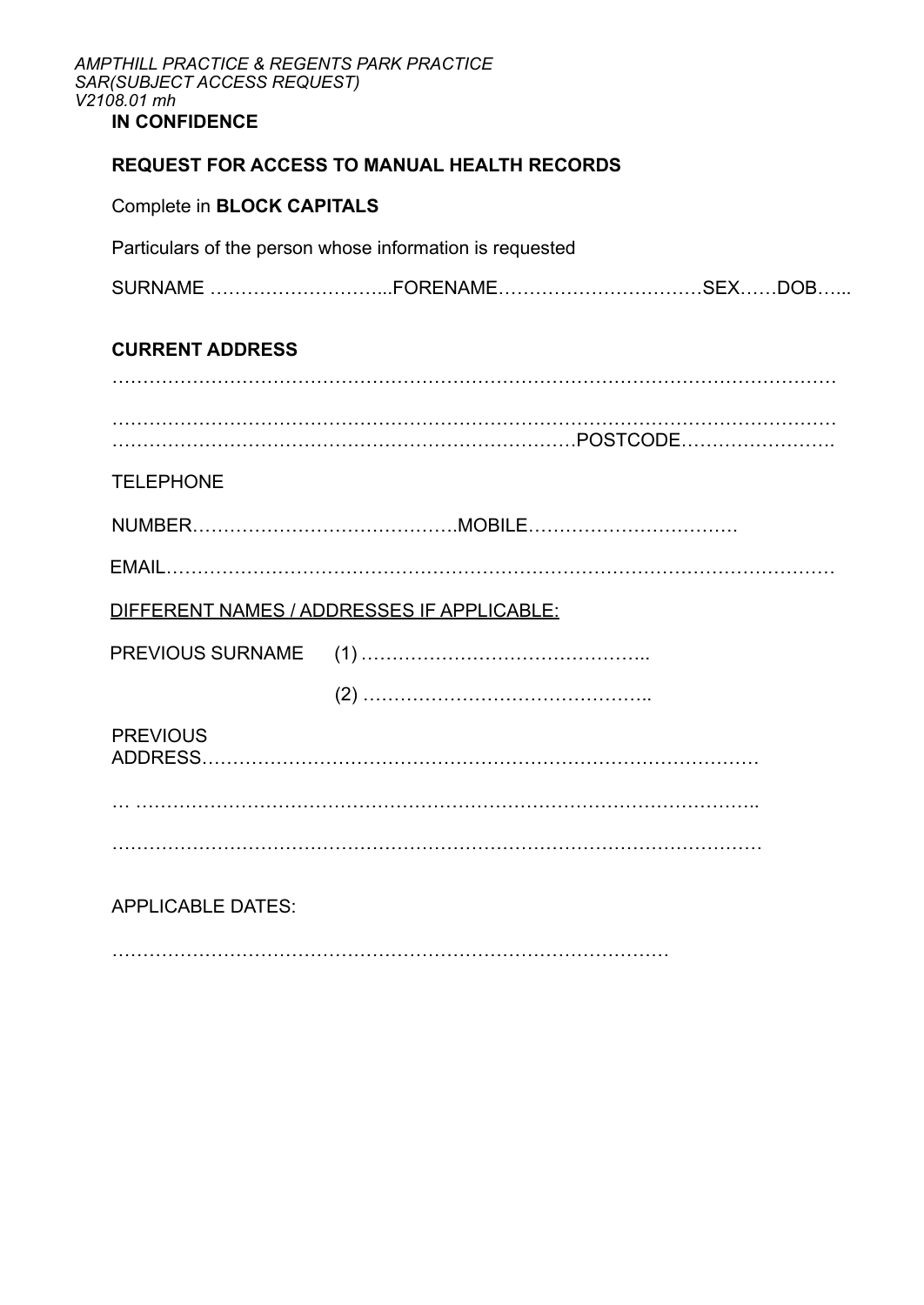## **PATIENT'S HOSPITAL OR CLINIC CONTACTS**

Please provide as much information as possible, giving full details of the episode(s) of treatment that you wish to be made available. **Please also let us know if you need copy notes or copy x-rays/scans by ticking in the appropriate place.** 

| <b>Hospital / Clinic</b><br>attended | <b>Dates</b> | <b>Ward</b> | <b>Consultant</b> | <b>Hospital number</b> |
|--------------------------------------|--------------|-------------|-------------------|------------------------|
|                                      |              |             |                   |                        |
|                                      |              |             |                   |                        |
|                                      |              |             |                   |                        |
|                                      |              |             |                   |                        |

### **Copy notes:**

#### **Copy x-rays/scans:**

### **DECLARATION**

I declare that the information given in this form is correct to the best of my knowledge and that:

- I am the person named overleaf
- I am acting on behalf of the person named overleaf *(Delete as appropriate)*

NOTE:

- This section of the form must be signed in the presence of the person who countersigns your application.
- If you are acting on behalf of another person, Part 1 of the 'Authorisation' section below must be completed

Applicants name: …………………………………………………………………………

Applicant's signature……………………………………………………………………….

Address to which a reply should be sent if different from that specified overleaf

. The contract of the contract of the contract of the contract of the contract of the contract of the contract of the contract of the contract of the contract of the contract of the contract of the contract of the contrac . The contract of the contract of the contract of the contract of the contract of the contract of the contract of the contract of the contract of the contract of the contract of the contract of the contract of the contrac